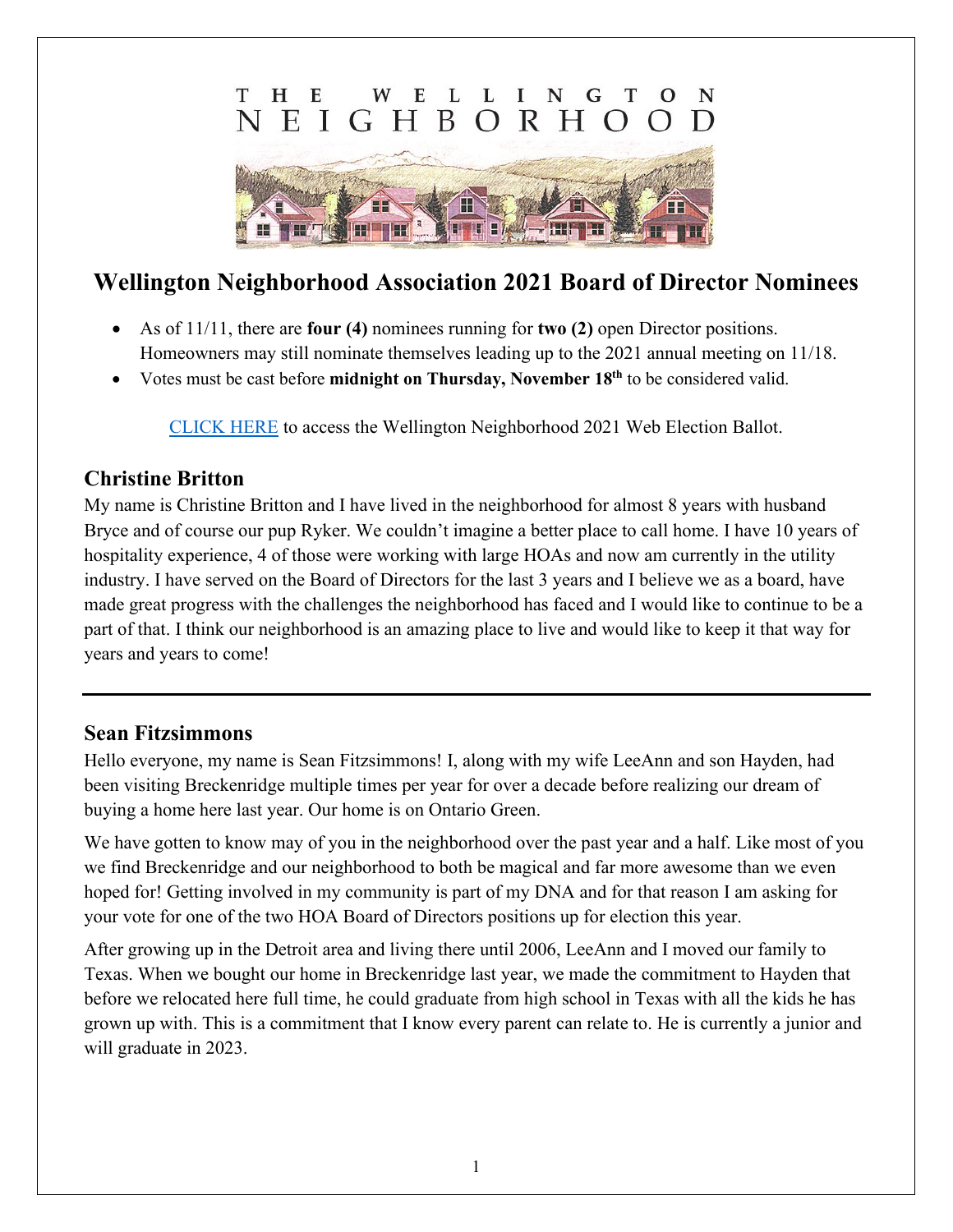#### *Sean Fitzsimmons, cont.*

#### **My qualifications:**

Professionally, I have worked in the technology industry for almost 25 years and am currently a Customer Success Director at Microsoft. In addition to my professional work, I previously held an elected county-level director position focused on management of water/sewer services, park & landscape maintenance, and emergency services.

#### **My goals if elected:**

Part of making every resident feel heard and included means being accessible and regularly out talking to people in the neighborhood. While if elected my primary focus will be on ensuring that we continue to have a beautiful and safe place to live, I will also work with the rest of the directors on a few areas I think we can build on, including:

- Increasing the level of communication between the board and residents
- Digitizing the Design Review application process to make it easier on residents
- Updating our HOA website to make it easier for residents to participate, reach the board or property managers, and pay their monthly dues
- Fostering open and continual dialogue between the board and residents on topics such as parking, snow removal, mailbox kiosks, sprinkler repair & modernization, and landscaping

#### **My personal life**

Outside of work, my hobbies include traveling with my family, skiing, running, hiking, biking, mentoring people in the technology realm, and anything related to the culinary world of food and beverages. I am the founder of the High Country Foodie Club on Facebook aimed at bringing a love of all things food & beverage related to the high country area, helping our local restaurant industry and giving back to the community through fun events.

## **Courtney Hampton**

Thank you for giving me the opportunity to be considered for a seat on the Board of Directors for this amazing neighborhood. I am a long-time local and proud owner of 16 Placer Green in Lincoln Park.

The other day I was on the phone with our financial guy talking about "retirement" and he said, "Well if you decide to move to a less expensive town when you retire…" I immediately told him that we had no plans to ever leave Breckenridge!

That being said, I have a vested interest in making sure that the Wellington Neighborhood stays familyfriendly and that my neighbors' ideas and concerns are heard.

My husband and I own 3 businesses and have lots of employees so I feel like I have a special skill set when it comes to listening and making sure that people feel understood.

I hope that you consider me for a position on the Board.